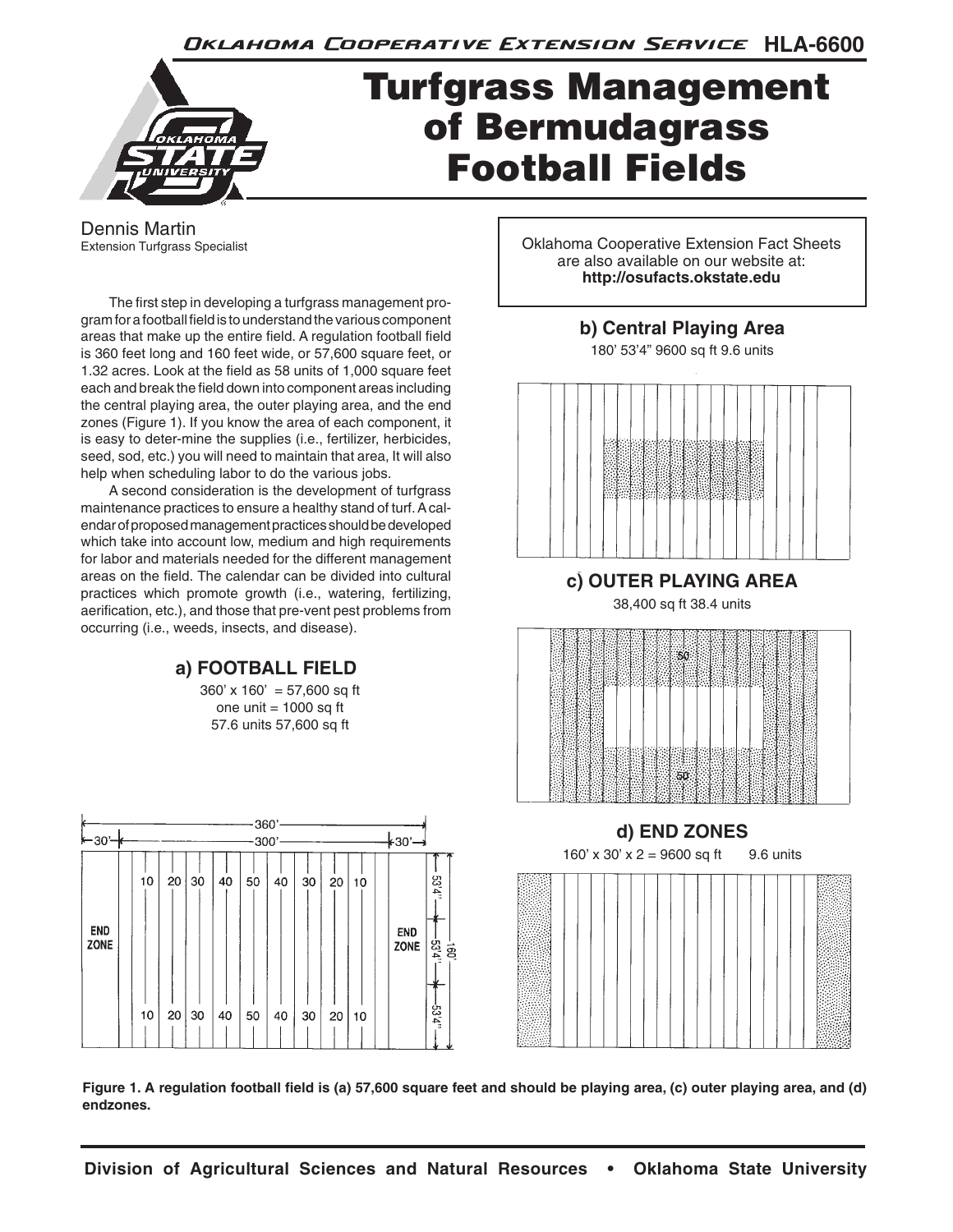The central playing area will need more attention than the outer playing areas and end zones. Therefore, when preparing maintenance calendar (Figures 2, 3 and 4) for the football field, allocate more of your resources to the central playing area than the outer playing area and end zones. When scheduling work that will take more than one day, always start at the center of the field.

# **Minimum Care Program**

#### **Renovation**

• Seed (2 lbs coated seed/1000 sq. ft.) or sprig (10 Bu./1000 sq. ft.) bermudagrass in the spring of each year in high traffic areas

#### **Mowing**

- Frequent and at proper height
- Spring 1 1/2 inches
- Summer 2 inches
- Fall 2 inches

# **Fertilizing**

- Conduct basic soil test at least once every 3 years
- Three to five times per year (4 -6 Lbs. N/1000 sq. ft./ year)
- Soluble nitrogen sources
- Do not apply more than 1.25 lbs N/1000 sq. ft. from a soluble nitrogen source in a single application.
- Make P and K fertilizations based on soil test results
- Fertilizer applied in July need only contain nitrogen

#### **Watering**

- Programmed to correspond with fertilization
- Avoid wilting during dry periods (July through August)

#### **Dethatching**

• Vertical mow areas where thatch has built up once in the spring

## **Aerification**

• Three to five times during early spring before a pre-emergent herbicide is applied

## **Weed Control**

- Post-emergent herbicides to control broadleaf and grassy weeds.
- Pre-emergent herbicide applied in spring to control annual grassy weeds
- Do not apply pre-emergent herbicides in areas that are going to be renovated

| TURF MAINTENANCE CALENDAR |            |            |            |            |           |            |     |            |            |     |            |            |
|---------------------------|------------|------------|------------|------------|-----------|------------|-----|------------|------------|-----|------------|------------|
| <b>Promoting Growth:</b>  | <b>JAN</b> | <b>FEB</b> | <b>MAR</b> | <b>APR</b> | MAY       | <b>JUN</b> | JUL | <b>AUG</b> | <b>SEP</b> | OCT | <b>NOV</b> | <b>DEC</b> |
| Renovate                  |            |            |            |            |           |            |     |            |            |     |            |            |
| Mowing                    |            |            |            |            |           |            |     |            |            |     |            |            |
| Fertilization             |            |            |            |            | F         |            | F   |            | F          |     |            |            |
| Watering                  |            |            |            |            |           |            |     |            |            |     |            |            |
| Dethatching               |            |            | <b>XXX</b> |            |           |            |     |            |            |     |            |            |
| Aerification              |            |            |            |            |           |            |     |            |            |     |            |            |
| Soil Analysis             |            | ??         |            |            |           |            |     |            |            |     |            |            |
| <b>Pest Protection:</b>   |            |            |            |            |           |            |     |            |            |     |            |            |
| Post-emerge               |            |            |            |            | <b>X-</b> |            | Х   |            | <b>X-</b>  |     | Ӿ          |            |
| Pre-emerge*               |            |            | <b>P.</b>  |            | D         |            |     |            |            |     |            |            |
|                           |            |            |            |            |           |            |     |            |            |     |            |            |
|                           |            |            |            |            |           |            |     |            |            |     |            |            |

\*Do not apply a pre-emergent herbicide in areas that are going to be renovated.

**Figure 2. Minimum Care turf maintenance program for bermudagrass football fields in Oklahoma.**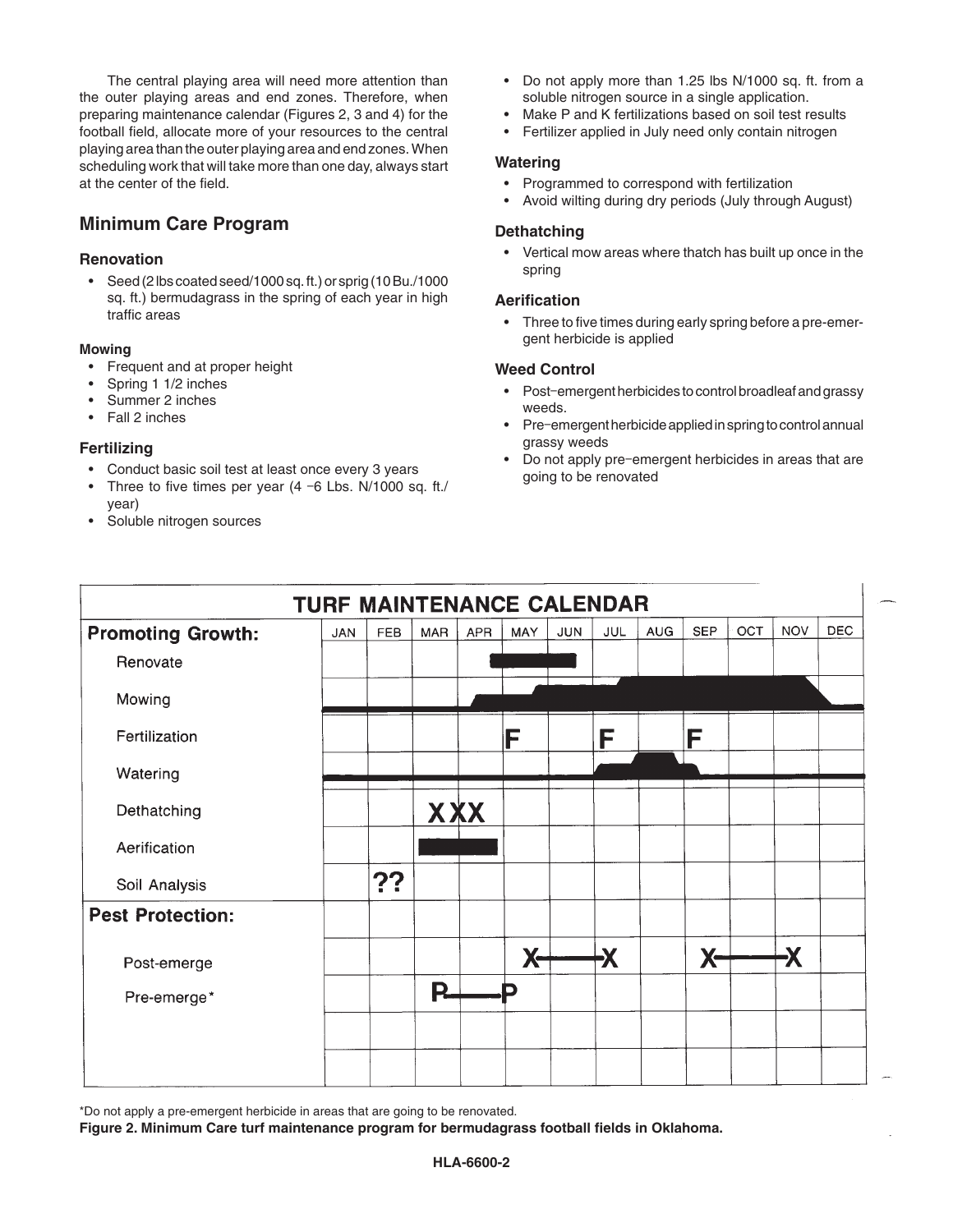# **Medium Care Program**

## **Renovation**

• Seed (2 lbs coated seed / 1000 sq. ft.) or sprig (10 Bu. / 1000 sq. ft.) bermudagrass in the spring of each year in high traffic areas

#### **Mowing**

- Frequent and at proper height
- Spring 3/4 inches
- Summer 1 1/2 inches
- Fall 1 1/2 inches

#### **Fertilizing**

- Conduct basic soil test at least once every 2 years
- Five times per year (6 Lbs. N/1000 sq. ft./year)
- Soluble nitrogen sources
- Make P and K fertilizations based on soil test results
- Fertilizer applied in June, July and August need only contain nitrogen

## **Watering**

- Programmed to correspond with fertilization
- Maintain good color and vigor

#### **Dethatching**

• Vertical mow once in the spring those areas where thatch has built up

• Program to correspond with pre‑emergent herbicide applications

#### **Aerification**

• Five times per year, monthly starting in March

#### **Weed Control**

- Pre-emergent herbicide applied in spring and early summer
- Post-emergent herbicide applied in fall and late winter to control annual broadleaf and grassy weeds (a non-selective herbicide such as Roundup can be used during Bermuda dormancy in winter)
- Post-emergent herbicides in summer to control annual broadleaf and grassy weeds
- Do not apply pre-emergent herbicides in areas that are going to be renovated

# **Maximum Care Program**

## **Winter Overseeding**

• Seed football fields with perennial or intermediate ryegrass (10‑15 Lbs./1000 sq. ft.) in September

#### **Renovation**

• Sod or sprig (10 Bu./1000 sq. ft.) bermudagrass in the spring of each year in high traffic areas



\*Do not apply a pre-emergent herbicide in areas that are going to be renovated

**Figure 3. Medium care program for bermudagrass football fields in Oklahoma.**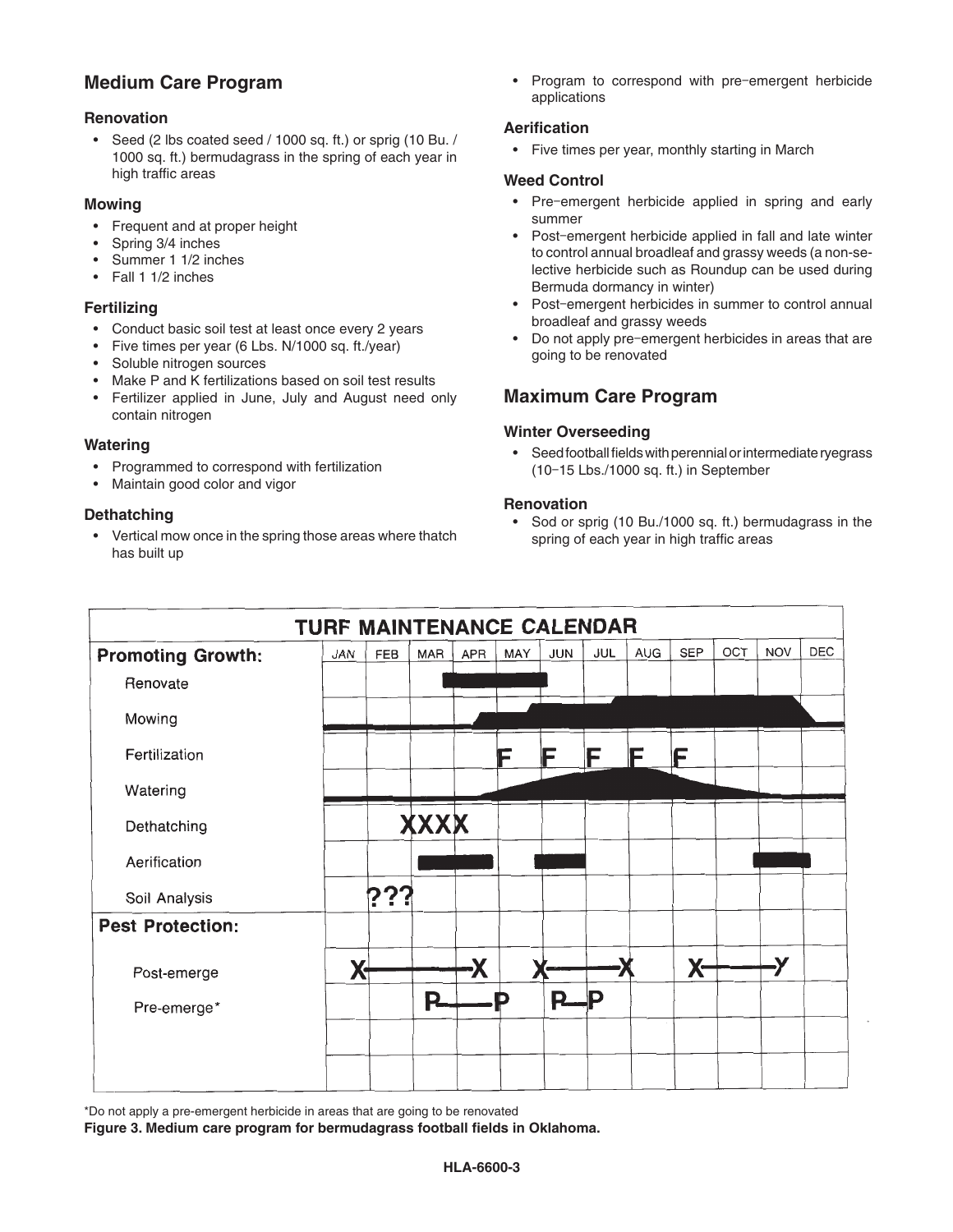# **Mowing**

- Frequent and at proper height with a reel mower only
- Spring 3/4 inches
- Summer 1 inches
- Fall 1 to 1 1/2 inches

# **Fertilizing**

- Conduct basic soil test at least once every year
- Five times (7 times if winter overseeding) per year  $(6 7)$ lbs. N/1000 sq. ft./year)
- Fast and slow-release nitrogen sources
- Make P and K fertilizations based on soil test results
- Fertilizer applied in June and August need only contain nitrogen

# **Watering**

- Program to correspond with fertilization, aerification, and herbicide treatments
- Maintain good color and vigor
- Never allow the field to wilt

# **Dethatching**

- Vertical mow once in the spring those areas where thatch has built up (end zones)
- Programmed to correspond with pre-emergent herbicide applications

# **Aerification**

• Five times per year, monthly starting in March

# **Top Dressing**

- Two times per year using a sand or sandy loam soil
- Program to correspond with renovation and overseeding

# **Weed Control**

- Pre-emergent herbicides applied in fall, spring and early summer as per label
- Post-emergent herbicides applied in late winter to control annual broadleaf and grassy weeds (a non-selective herbicide such as Roundup can be used when bermuda is dormant)
- Post-emergent herbicide applied in summer to control annual broadleaf and grassy weeds
- Do not apply pre‑emergent herbicides in areas that are going to be renovated

# **Insect Control**

• Insect problems such as white grub, sod webworm, and cutworms can be controlled during the Spring and late summer of the year

| TURF MAINTENANCE CALENDAR |            |            |             |            |     |            |            |            |            |              |            |            |
|---------------------------|------------|------------|-------------|------------|-----|------------|------------|------------|------------|--------------|------------|------------|
| <b>Promoting Growth:</b>  | <b>JAN</b> | <b>FEB</b> | <b>MAR</b>  | <b>APR</b> | MAY | <b>JUN</b> | <b>JUL</b> | <b>AUG</b> | <b>SEP</b> | OCT          | <b>NOV</b> | <b>DEC</b> |
| Winter Overseed           |            |            |             |            |     |            |            |            |            | <b>THEFT</b> |            |            |
| Renovate                  |            |            |             |            |     |            |            |            |            |              |            |            |
| Mowing                    |            |            |             |            |     |            |            |            |            |              |            |            |
| Fertilization             |            |            |             |            | F   | F          | F          | F          | F          | FI           | A          |            |
| Watering                  |            |            |             |            |     |            |            |            |            |              |            |            |
| Dethatching               |            |            | X XXX       |            |     |            |            |            |            |              |            |            |
| Aerification              |            |            |             |            |     |            |            |            |            |              |            |            |
| Soil Analysis             |            | ??1        |             |            |     |            |            |            |            |              |            |            |
| <b>Pest Protection:</b>   |            |            |             |            |     |            |            |            |            |              |            |            |
| Post-emerge               |            |            | <b>XXXX</b> |            |     | XXX        |            |            |            | <b>XXXXX</b> |            |            |
| Pre-emerge*               |            |            | Р.          | ∍          | P   |            | Р          |            | D.         | $-P$         |            |            |
| Insecticide               |            |            |             |            |     |            |            |            |            |              |            |            |
| Fungicide                 |            |            |             |            |     |            |            |            |            |              |            |            |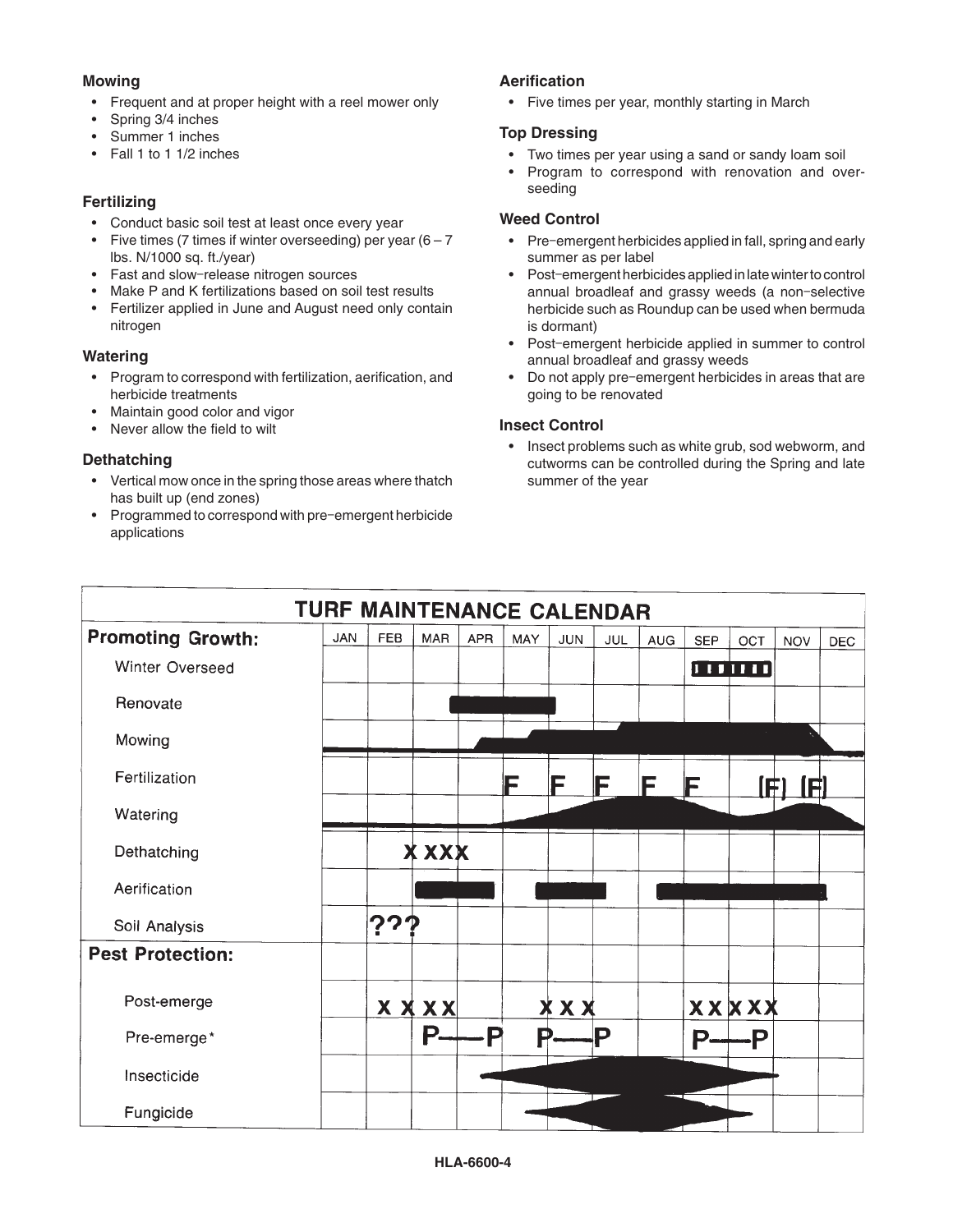#### **Disease Control**

• During the warm, humid spring and fall of the year control of plant diseases may be required. Damping off diseases can be a problem when overseeding with ryegrass

A good breakdown of the athletic field areas combined with a maintenance calendar based on sound turfgrass recommendations can be used to develop a budget for the required labor and materials. Once this information is pulled together into a *budgeted maintenance program,* then the turfgrass manager has guidelines from which to conduct the maintenance program. It is not always possible to take into consideration every consequence when preparing a budget for turfgrass maintenance (i.e., weather, equipment breakdowns, unexpected pest problems, etc.), but with a *good guideline,*  and subsequent *record keeping* on actual labor and material costs, the turfgrass manager will become *more efficient* at adequately budgeting and solving

turfgrass problems.

The budget can be prepared using several different methods. However, when the fields are broken down into units of 1000 square feet, estimates for maintenance costs can be adjusted more easily. For example, the entire field may not need to be sodded, but it will need fertilizer. Fill in the frequency per field, the number of fields, the units per field, the amount of material or labor needed per unit, and the cost per amount needed (Table 1). The product of these five numbers will be the estimated expense for each item. Subtotal each maintenance practice, (i.e., Renovation, Mowing, Fertilization, etc.) and the total of all maintenance practices.

If the estimated budget is too large, then before eliminating an entire maintenance practice, try reducing the number of units per field or the frequency per field. Remember, the central playing field is around 10 units and will need more care and attention. *Concentrate your resources* on these 10 units and work outwards towards the sidelines and end zones.

# **Soil Fertility**

Initial phosphorus (P) Test Index should be 65. If insufficient apply as per the following table.

| Suggested Rate of $P_{g}O_{g}$<br>Application* in pounds |                           |                                              |                              |                                                                 |  |  |  |  |
|----------------------------------------------------------|---------------------------|----------------------------------------------|------------------------------|-----------------------------------------------------------------|--|--|--|--|
| If P Test<br>Index is                                    | or P Soil<br>ppm is       | Add $P_{\rho}O_{\kappa}$ Per<br>1000 Sq. Ft. | $AddP_{2}O_{5}$<br>Per acre  | Per Standard<br><b>Football Field</b><br>$(1.32 \text{ acres})$ |  |  |  |  |
| 10<br>20<br>30<br>40<br>$65+$                            | 5<br>10<br>15<br>20<br>32 | 1.4<br>0.9<br>0.7<br>0.5<br>none             | 60<br>40<br>30<br>20<br>none | 79<br>53<br>40<br>26<br>none                                    |  |  |  |  |

\*Ten pounds of 0-20-0 will equal 2 pounds of  $\mathsf{P}_2\mathsf{O}_5$ 

\*Ten pounds of 0-45-0 will equal 4.5 pounds of  $P_2O_5$ .

\*One pound of  $P_2O_5$  is equal to .44 pounds of (P) phosphorus.

Initial Potassium (K) Soil Test Index should be 250. If insufficient apply as per the following table.

| Suggested Rate of K <sub>2</sub> 0<br>Application* in pounds |                              |                                                    |                               |                                                                 |  |  |  |
|--------------------------------------------------------------|------------------------------|----------------------------------------------------|-------------------------------|-----------------------------------------------------------------|--|--|--|
| If K Test<br>Index is                                        | or K Soil<br>ppm is          | Add $K_0$ $Per$ Add $K_0$<br>1000 Sq. Ft. Per acre |                               | Per Standard<br><b>Football Field</b><br>$(1.32 \text{ acres})$ |  |  |  |
| 60<br>75<br>125<br><i>200</i><br>$250+$                      | 30<br>38<br>63<br>100<br>125 | 3.2<br>1.8<br>11<br>0.7<br>none                    | 140<br>80<br>50<br>30<br>none | 185<br>106<br>66<br>40<br>none                                  |  |  |  |

\*Ten pounds of 0-0-60 will equal 6 pounds of  $\mathsf{K}_{2}$ 0 \*One pound of  $K_2$ 0 is equal to .83 pounds of (K) potassium.

The recommended pH for bermudagrass is between 6 and 7. Never add lime unless recommended by a soil test. Limestone may be applied to raise the soil pH. Finely ground limestone acts faster than coarsely ground material. For turf use, at least one-half should pass a 100 mesh screen and all should pass a 10 mesh screen.

| рH                                 | Suggested Rate in Pounds<br><b>ECCE*</b> Finely Ground Limestone |       |  |  |  |  |  |
|------------------------------------|------------------------------------------------------------------|-------|--|--|--|--|--|
| Soil-buffer<br><i><b>Index</b></i> | 1000 sq. ft.                                                     | Acre  |  |  |  |  |  |
| Over 7.1                           | 0                                                                | 0     |  |  |  |  |  |
| 7.1                                | 15                                                               | 667   |  |  |  |  |  |
| 7.0                                | 15                                                               | 667   |  |  |  |  |  |
| 6.9                                | 23                                                               | 1,000 |  |  |  |  |  |
| 6.8                                | 31                                                               | 1,333 |  |  |  |  |  |
| 6.7                                | 39                                                               | 1,667 |  |  |  |  |  |
| 6.6                                | 46                                                               | 2,000 |  |  |  |  |  |
| 6.5                                | 61                                                               | 2,667 |  |  |  |  |  |
| 6.4                                | 77                                                               | 3,333 |  |  |  |  |  |
| 6.3                                | 92                                                               | 4,000 |  |  |  |  |  |
| 6.2                                | 107                                                              | 4,667 |  |  |  |  |  |
| 6.1                                | 122                                                              | 5,333 |  |  |  |  |  |
| 6.0                                | 138                                                              | 6,000 |  |  |  |  |  |

\*Effective Calcium Carbonate Equivalent

The most convenient times to make limestone applications are in the late fall, winter and early spring. Ground limestone can be applied at any time, but the summertime rate for hydrated lime should be under 1,000 pounds per acre, or 20 to 25 pounds per 1,000 square feet. Lime should not be applied immediately before or after fertilizer containing ammonia.

The lime, phosphorus and potassium can be incorporated into the soil to a depth of 4 to 6 inches at the time of establishment in order to achieve more immediate results.

# **Best Turfgrass Varieties**

The best cold hardy, seeded bermudagrass types include Riviera and Yukon bermudagrass. The best cold hardy vegetative hybrid bermudagrasses include Latitude 36, NorthBridge and Patriot. Astro and common bermudagrass sold as U-3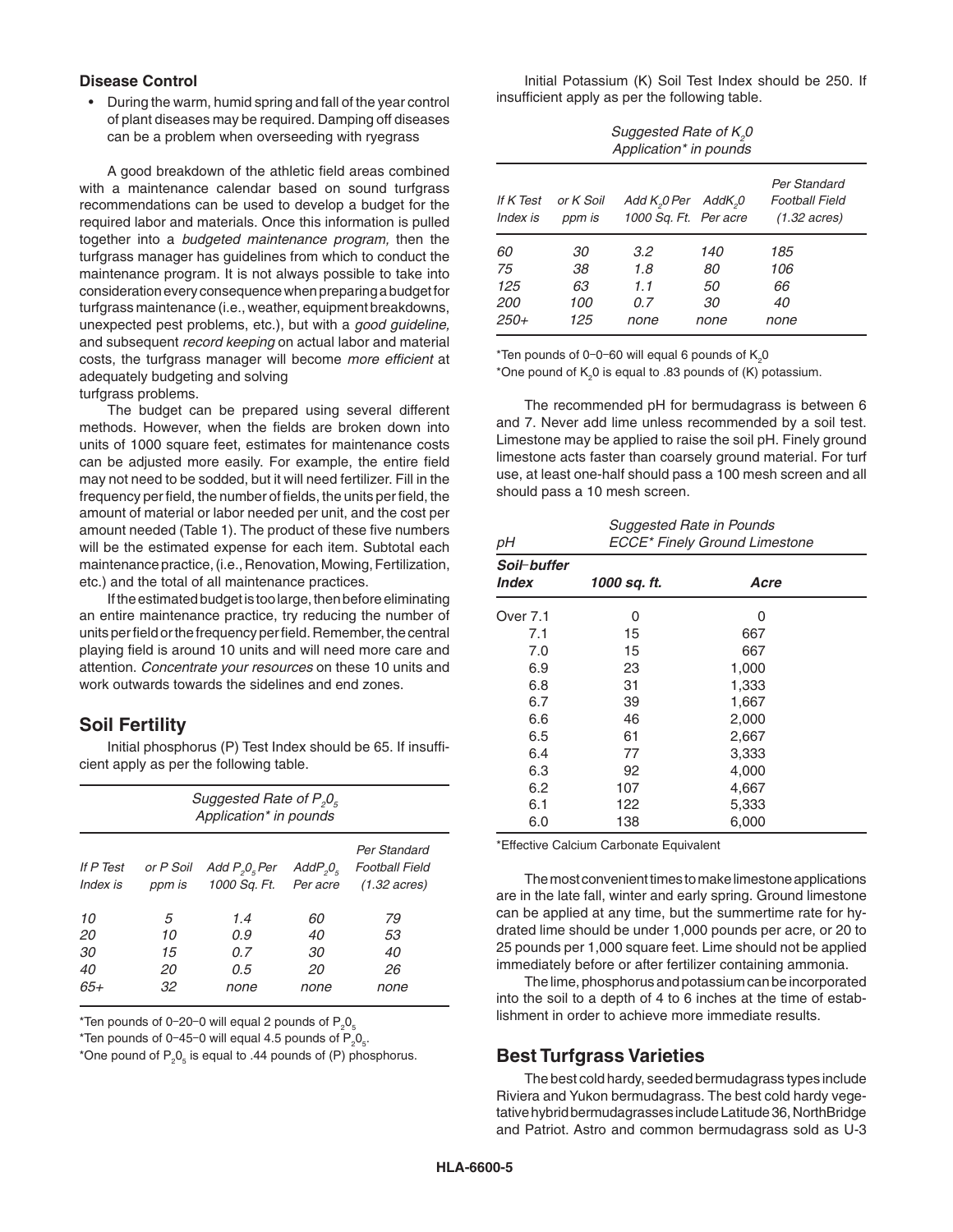have also proven useful on many athletic fields. Caution is recommended when considering Tifway due to its lower winter hardiness than the bermudagrasses previously discussed. Many perennial ryegrasses and intermediate ryegrasses are available for overseeding. Choose ryegrasses that are selected for better transition rather than exclusively choosing based on low price.

# **Field Drainage**

Older field designs on heavy clay soil may call for as much as an 18-inch crown (1.87 percent slope), turtle-backed from

center of field to sidelines, without pockets. In areas with sandy pervious soils, the slope may be reduced to one-quarter to one percent. The parallel sidelines should be level. Sand-based systems may be nearly flat. Place tile systems along the sidelines with catch basins to remove water more rapidly than it will be absorbed through the soil. Except for cases of seepage or high water tables, tiling the entire playing area may do little good because surface compaction impedes water movement to the tile except in the strips immediately over the tile lines.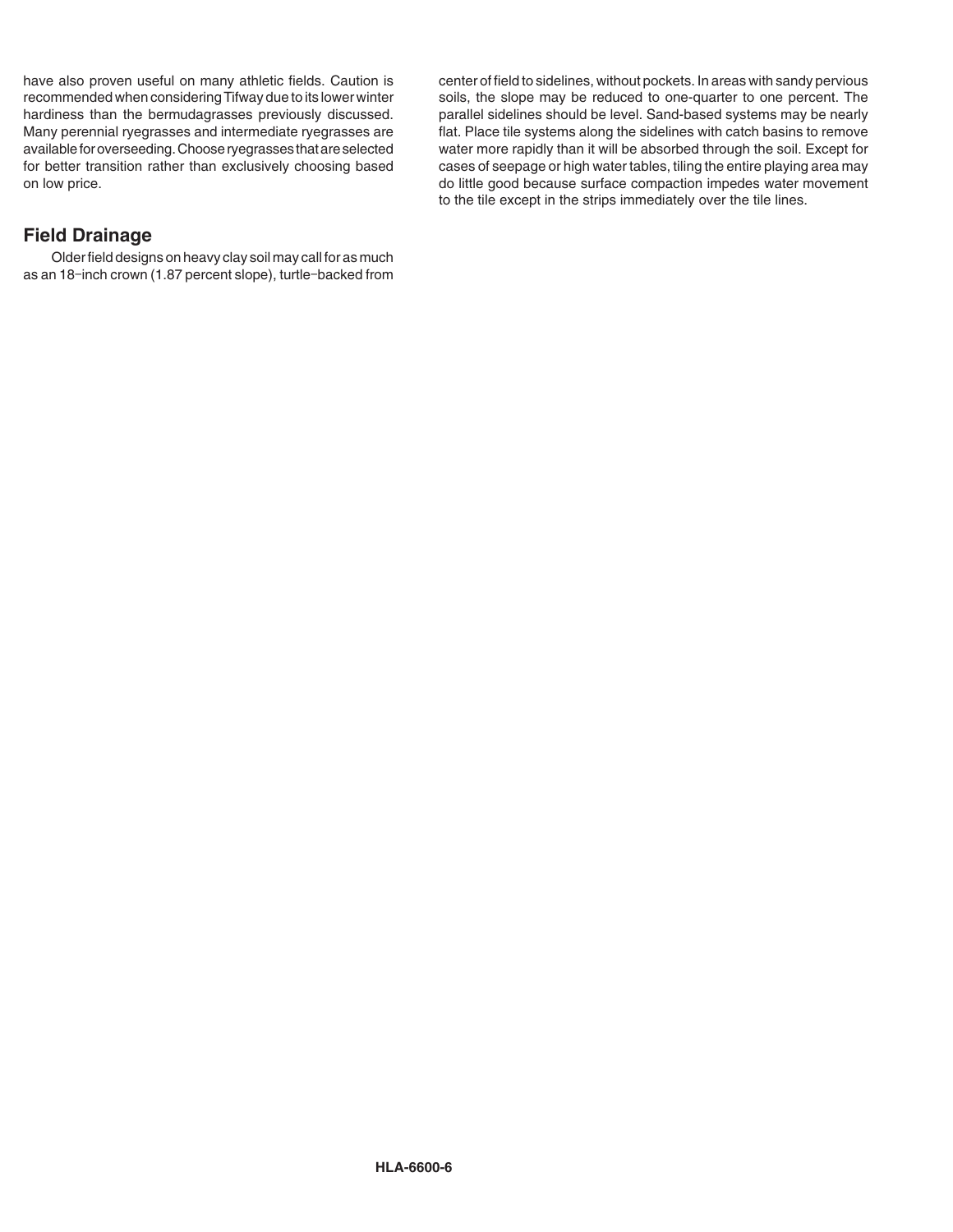## **Table 1: Intramural Maintenance Budget**

| <b>ITEM</b>                                | Col. 1<br>FREQ./<br><b>FIELD</b> | Col. 2<br>NO. OF<br><b>FIELDS</b> | Col. 3<br>UNITS*/<br><b>FIELD</b>                           | Col. 4<br>AMOUNT/<br><b>UNIT</b> | Col. 5<br>COST/<br><b>AMOUNT</b> | Col. $6 +$<br><b>ESTIMATED</b><br><b>EXPENSES</b> |
|--------------------------------------------|----------------------------------|-----------------------------------|-------------------------------------------------------------|----------------------------------|----------------------------------|---------------------------------------------------|
|                                            |                                  |                                   |                                                             |                                  |                                  |                                                   |
| <b>RENOVATION:</b><br>Seed Bed Preparation |                                  |                                   |                                                             |                                  | \$                               | \$                                                |
| Bermudagrass Sod                           |                                  |                                   |                                                             |                                  | $\mathbb{S}$                     | \$                                                |
| <b>Bermudagrass Sprigs</b>                 |                                  |                                   |                                                             |                                  | \$                               |                                                   |
| <b>Bermudagrass Seed</b>                   |                                  |                                   |                                                             |                                  | \$                               |                                                   |
| Labor                                      |                                  |                                   |                                                             |                                  | \$                               |                                                   |
| <b>Renovation Expenses:</b>                |                                  |                                   |                                                             |                                  |                                  | \$                                                |
| <b>OVERSEED:</b>                           |                                  |                                   |                                                             |                                  |                                  |                                                   |
| Perennial Ryegrass                         |                                  |                                   |                                                             |                                  | \$                               |                                                   |
| Fertilizer and Application                 |                                  |                                   |                                                             |                                  | \$<br>$\overline{\phantom{a}}$   |                                                   |
| Labor                                      |                                  |                                   |                                                             |                                  | \$                               |                                                   |
| <b>Overseed Expenses:</b>                  |                                  |                                   |                                                             |                                  |                                  |                                                   |
| <b>MOWING:</b>                             |                                  |                                   |                                                             |                                  |                                  |                                                   |
| Equipment 1                                |                                  |                                   |                                                             |                                  | $\frac{1}{2}$                    | $$$ $-$                                           |
| 72" Rotary Mower & Labor                   |                                  |                                   |                                                             |                                  | \$                               | \$<br>$\overline{\phantom{a}}$                    |
| <b>Mowing Expenses:</b>                    |                                  |                                   |                                                             |                                  |                                  |                                                   |
| <b>FERTILIZATION:</b>                      |                                  |                                   |                                                             |                                  |                                  |                                                   |
| Fertilizer and Application                 |                                  |                                   |                                                             |                                  | \$                               | \$                                                |
| Fertilizer and Application                 |                                  |                                   |                                                             |                                  | \$                               | \$                                                |
| Fertilizer and Application                 |                                  |                                   |                                                             | $\overline{\phantom{a}}$         | \$                               |                                                   |
| Fertilizer and Application                 |                                  |                                   |                                                             |                                  | \$                               |                                                   |
| Fertilizer and Application                 |                                  |                                   |                                                             |                                  | \$                               |                                                   |
| Labor                                      |                                  |                                   |                                                             |                                  |                                  |                                                   |
| <b>Fertilization Expenses:</b>             |                                  |                                   |                                                             |                                  |                                  | \$                                                |
| <b>IRRIGATION:</b>                         |                                  |                                   |                                                             |                                  |                                  |                                                   |
| Labor to Run Irrigation                    |                                  |                                   |                                                             |                                  | \$                               | $\frac{3}{2}$                                     |
| Repairs                                    |                                  |                                   |                                                             |                                  | \$                               | \$                                                |
| <b>Irrigation Expenses:</b>                |                                  |                                   |                                                             |                                  |                                  |                                                   |
| <b>DETHATCHING:</b>                        |                                  |                                   |                                                             |                                  |                                  |                                                   |
| Removal of Clippings                       |                                  |                                   |                                                             | $0.12$ HR                        | \$.                              | $\frac{1}{2}$                                     |
| Vertical Mower & Labor                     |                                  |                                   |                                                             | 0.03 HR                          | \$                               | \$                                                |
| <b>Dethatching Expenses:</b>               |                                  |                                   |                                                             |                                  |                                  |                                                   |
| <b>AERIFICATION:</b>                       |                                  |                                   |                                                             |                                  |                                  |                                                   |
| Aerification & Labor                       |                                  |                                   |                                                             | $0.05$ HR                        | \$                               | \$                                                |
| Aerification & Labor                       |                                  |                                   |                                                             | $0.05$ HR                        | <u> Liberal Colle</u>            | \$                                                |
| Aerification & Labor                       |                                  |                                   |                                                             | $0.05$ HR                        | \$                               | \$                                                |
| Aerification & Labor                       |                                  |                                   |                                                             | $0.05$ HR                        | \$                               |                                                   |
| <b>Aerification Expenses:</b>              |                                  |                                   |                                                             |                                  |                                  |                                                   |
| <b>HERBICIDES:</b>                         |                                  |                                   |                                                             |                                  |                                  |                                                   |
| Post (winter annual program)               |                                  |                                   |                                                             |                                  | \$                               | \$                                                |
| Post (summer annual program)               |                                  |                                   |                                                             |                                  | \$                               | \$                                                |
| Pre (summer annual program)                |                                  |                                   |                                                             |                                  | \$                               |                                                   |
| Pre (winter annual program)                |                                  |                                   |                                                             |                                  | \$                               |                                                   |
| <b>Herbicide Expenses:</b>                 |                                  |                                   |                                                             |                                  |                                  | \$                                                |
| <b>INSECTICIDES:</b>                       |                                  |                                   |                                                             |                                  |                                  |                                                   |
| White Grub program if needed               |                                  |                                   |                                                             |                                  |                                  | \$                                                |
| Other insecticide if needed                |                                  |                                   | <u> 1989 - Andrea Stein, amerikansk politiker (d. 1989)</u> |                                  | s                                | $\frac{1}{2}$                                     |
| Other insecticide if needed                |                                  |                                   |                                                             |                                  | \$                               |                                                   |
| <b>Insecticide Expenses:</b>               |                                  |                                   |                                                             |                                  |                                  | \$                                                |
| <b>FUNGICIDES:</b>                         |                                  |                                   |                                                             |                                  |                                  |                                                   |
| If Needed                                  |                                  |                                   |                                                             |                                  | \$                               | \$                                                |
| <b>Fungicide Expenses:</b>                 |                                  |                                   |                                                             |                                  |                                  | \$                                                |
|                                            |                                  |                                   |                                                             |                                  |                                  |                                                   |

#### **ESTIMATED TOTAL MAINTENANCE COSTS:**  $\text{\$}$

\* One unit is equal to 1,000 spare feet. Not all tasks will be required for the entire field, so use 1,000 square foot units to estimate materials and labor.

\*\* Time required in "man-hours" to complete a given task on 1,000 square feet. You will need to keep your own records to determine the time it actually takes to complete these jobs.

+ Multiply columns 1 through 5 to produce the estimated expense for each item.